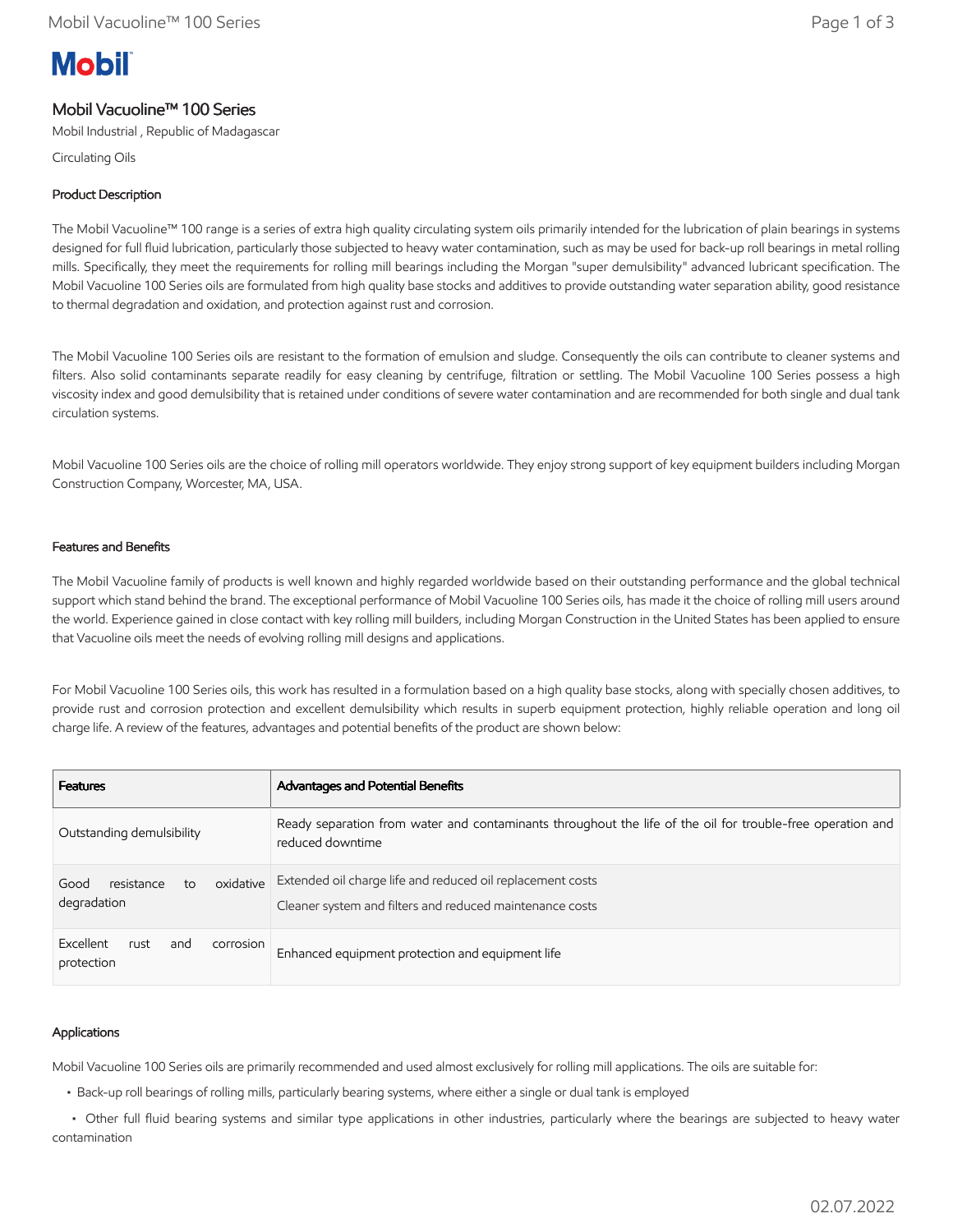#### Specifications and Approvals

| This product meets or exceeds the requirements of:                     |  | 133 | 137      | 146      | 148 |
|------------------------------------------------------------------------|--|-----|----------|----------|-----|
| DIN 51517-2:2018-09                                                    |  |     |          | X        |     |
| SMS Siemag Morgoil-Lubricant Spec Adv Lubricant SN 180 Part 4: 2016-04 |  |     | $\times$ | $\times$ |     |
| SMS Siemag Morgoil-Lubricant Spec Std Lubricant SN 180 Part 3: 2016-04 |  |     | $\times$ |          |     |

#### Properties and Specifications

| Property                                                                  | 128            | 133            | 137            | 146            | 148                 |
|---------------------------------------------------------------------------|----------------|----------------|----------------|----------------|---------------------|
| Grade                                                                     | <b>ISO 150</b> | <b>ISO 220</b> | <b>ISO 320</b> | <b>ISO 460</b> | <b>ISO 680</b>      |
| Copper Strip Corrosion, 3 h, 100 C, Rating, ASTM D130                     | 1B             | 1B             | 1B             | 1B             | 1B                  |
| Demulsibility, Emulsion, 52 C, Non-EP Oils, ml, ASTM D2711(mod)           |                |                |                |                | 40                  |
| Demulsibility, Free Water, 52 C (125 F), Non-EP Oils, ml, ASTM D2711(mod) | 40             | 36             | 39             | 41             |                     |
| Density @ 15 C, kg/l, ASTM D4052                                          | 0.89           | 0.89           | 0.9            | 0.9            | 0.91                |
| Emulsion, Time to 40/37/3, 82 C, min, ASTM D1401                          | 15             | 20             | 25             | 30             | 35                  |
| Flash Point, Cleveland Open Cup, °C, ASTM D92                             | 280            | 288            | 286            | 296            | 318                 |
| Foam, Sequence I, Stability, ml, ASTM D892                                | $\overline{O}$ | $\overline{0}$ | $\mathbf{O}$   | $\overline{0}$ | $\mathsf{O}\xspace$ |
| Foam, Sequence I, Tendency, ml, ASTM D892                                 | $\mathbf 0$    | $\mathbf 0$    | $\mathbf 0$    | $\overline{0}$ | $\mathsf{O}\xspace$ |
| Kinematic Viscosity @ 100 C, mm2/s, ASTM D445                             | 14.8           | 18.8           | 23.9           | 30.1           | 36.7                |
| Kinematic Viscosity @ 40 C, mm2/s, ASTM D445                              | 150            | 220            | 320            | 460            | 680                 |
| Pour Point, °C, ASTM D97                                                  | $-9$           | $-6$           | $-9$           | $-6$           | $-6$                |
| Rust Characteristics, Procedure A, ASTM D665                              | <b>PASS</b>    | <b>PASS</b>    | <b>PASS</b>    | <b>PASS</b>    | <b>PASS</b>         |
| Viscosity Index, ASTM D2270                                               | 96             | 95             | 95             | 95             | 91                  |

#### Health and Safety

Health and Safety recommendations for this product can be found on the Material Safety Data Sheet (MSDS) @ [http://www.msds.exxonmobil.com/psims](http://www.msds.exxonmobil.com/psims/psims.aspx) /psims.aspx

All trademarks used herein are trademarks or registered trademarks of Exxon Mobil Corporation or one of its subsidiaries unless indicated otherwise.

05-2022

Energy lives here™

**ExconMobil**